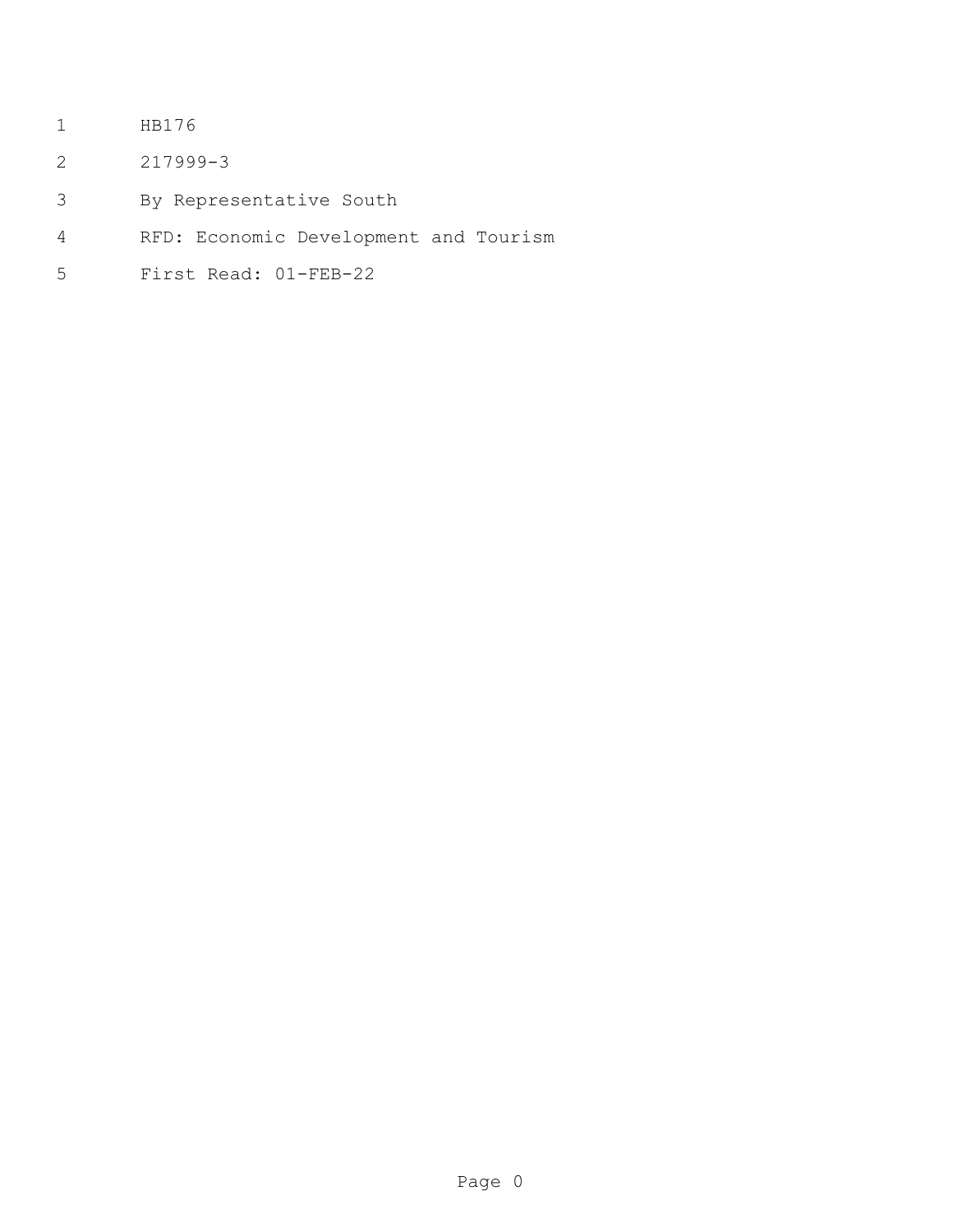| $\mathbf 1$  | ENGROSSED                                                                   |
|--------------|-----------------------------------------------------------------------------|
| $\mathbf{2}$ |                                                                             |
| 3            |                                                                             |
| 4            | A BILL                                                                      |
| 5            | TO BE ENTITLED                                                              |
| 6            | AN ACT                                                                      |
| 7            |                                                                             |
| $8\,$        | Relating to underage drinking; to amend Sections                            |
| 9            | 28-1-5 and 28-3A-25, Code of Alabama 1975, to authorize minors              |
| 10           | between 18 and 20 years of age employed by restaurants                      |
| 11           | licensed by the Alcoholic Beverage Control Board to serve                   |
| 12           | alcoholic beverages in certain circumstances; to revise                     |
| 13           | penalties for employers that violate the restrictions on                    |
| 14           | underage workers handling alcoholic beverages; and to make                  |
| 15           | nonsubstantive, technical revisions to update the existing                  |
| 16           | code language to current style.                                             |
| 17           | BE IT ENACTED BY THE LEGISLATURE OF ALABAMA:                                |
| 18           | Section 1. Sections 28-1-5 and 28-3A-25, Code of                            |
| 19           | Alabama 1975, are amended to read as follows:                               |
| 20           | $"$ \$28-1-5.                                                               |
| 21           | "(a) Notwithstanding the provisions of Section                              |
| 22           | $26-1-1$ , it shall be unlawful for $\frac{1}{2}$ person an individual less |
| 23           | than 21 years of age to attempt to purchase, purchase,                      |
| 24           | consume, possess, or to transport any alcohol, liquor or malt               |
| 25           | or brewed beverages alcoholic beverage within the State of                  |
| 26           | Alabama. Notwithstanding any other provision of this section,               |
| 27           | it shall not be unlawful for any Alcoholic Beverage Control                 |
|              |                                                                             |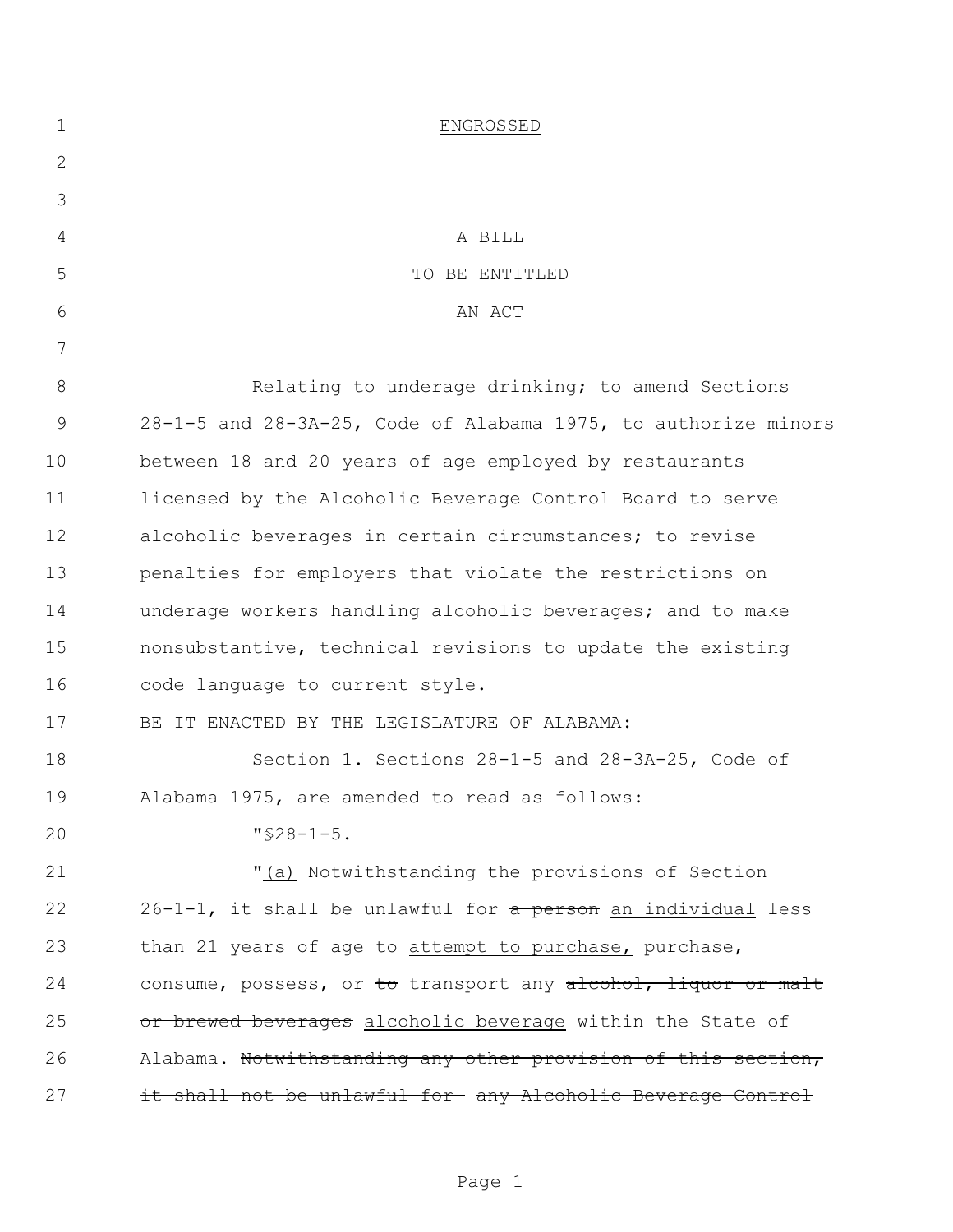| $\mathbf 1$ | Board licensee to employ any person under the legal drinking   |
|-------------|----------------------------------------------------------------|
| 2           | age to work, provided there is an adult in attendance at all   |
| 3           | times. It shall be permissible to employ persons in an         |
| 4           | on-premise licensed establishment under legal drinking age     |
| 5           | such as professional entertainers, show people, musicians,     |
| 6           | cashiers, hostesses, ushers, waiters and waitresses, busboys   |
| 7           | or girls, and the like, provided they do not serve, dispense   |
| 8           | or consume alcoholic beverages and there is an adult in        |
| 9           | attendance at all times. Notwithstanding the previous          |
| 10          | sentence, persons who are 19 years of age or older and working |
| 11          | as a waiter, waitress, or server may serve alcoholic beverages |
| 12          | during normal dining hours in a restaurant which holds an      |
| 13          | Alcoholic Beverage Control Board restaurant retail license. An |
| 14          | employer who employs a person between the ages of 19 and 21 to |
| 15          | serve alcoholic beverages as provided in the preceding         |
| 16          | sentence shall be a licensee of the board who has been         |
| 17          | "(b) Nothing in this section shall prevent an                  |
| 18          | individual who is less than 21 years of age from being         |
| 19          | employed by a licensee of the board, provided the individual   |
| 20          | may not handle, transport, serve, or dispense alcoholic        |
| 21          | beverages, except as authorized under subsection (c), and a    |
| 22          | representative of the licensee who is 21 years of age or older |
| 23          | must be in attendance at all times the individual is working.  |
| 24          | "(c) Notwithstanding subsection (a):                           |
| 25          | "(1) An individual who is 18, 19, or 20 years of age           |
| 26          | and is employed by a restaurant licensee may serve alcoholic   |
| 27          | beverages, provided all of the following conditions are met:   |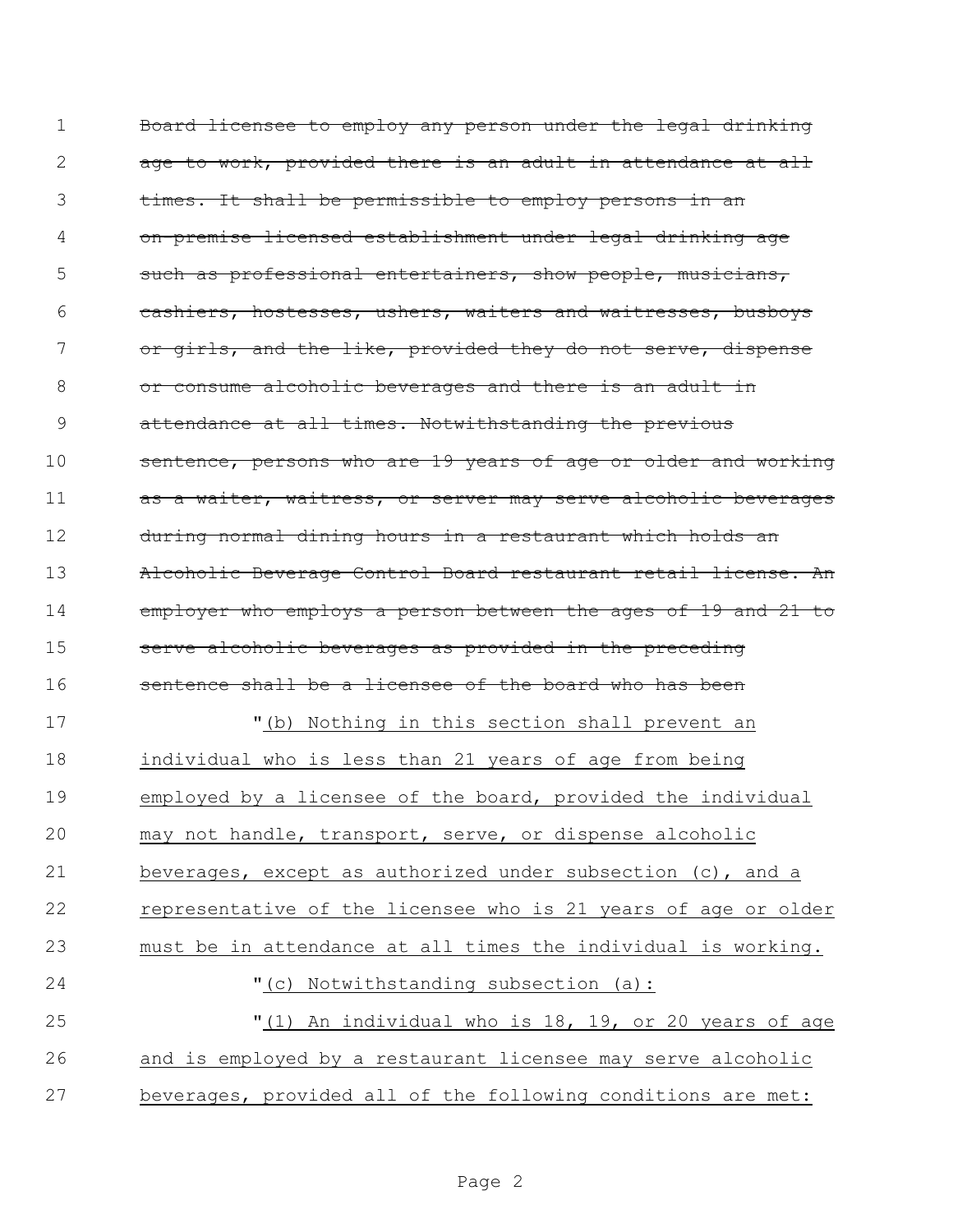| $\mathbf 1$    | "a. The employee is working within the scope of his                       |
|----------------|---------------------------------------------------------------------------|
| $\mathbf{2}$   | or her employment as a server or a busser.                                |
| 3              | "b. The employee may not work as a bartender and may                      |
| 4              | not pour or dispense alcoholic beverages.                                 |
| 5              | "c. The restaurant licensee is annually certified as                      |
| 6              | a responsible vendor under the Alabama Responsible Vendor Act             |
| 7              | as provided in Chapter 10 <del>(commencing with Section 28-10-1) of</del> |
| 8              | this title.                                                               |
| $\overline{9}$ | "(2) An individual under 21 years of age and who is                       |
| 10             | employed by a wholesale licensee or an off-premises retail                |
| 11             | licensee may handle, transport, or sell alcoholic beverages,              |
| 12             | provided the employee is working within the scope of his or               |
| 13             | her employment.                                                           |
| 14             | "(d) <del>Whoever violates this section shall be fined</del>              |
| 15             | not less than \$25.00 nor more than \$100.00, or imprisoned in            |
| 16             | the county jail for not more than 30 days or both; provided               |
| 17             | further, that juvenile offenders shall not be held in the                 |
| 18             | county jail, but shall be held, either before or after                    |
| 19             | sentencing, in a juvenile detention facility pursuant to the              |
| 20             | guidelines of the Department of Youth Services, which shall be            |
| 21             | separate and apart from adult offenders. The board may levy a             |
| 22             | civil penalty, up to and including suspension or revocation of            |
| 23             | the license, against any licensee who requests or requires as             |
| 24             | a condition of employment an employee under the age of 21                 |
| 25             | years to handle, transport, serve, or dispense alcoholic                  |
| 26             | beverages in a manner that violates this section, as follows:             |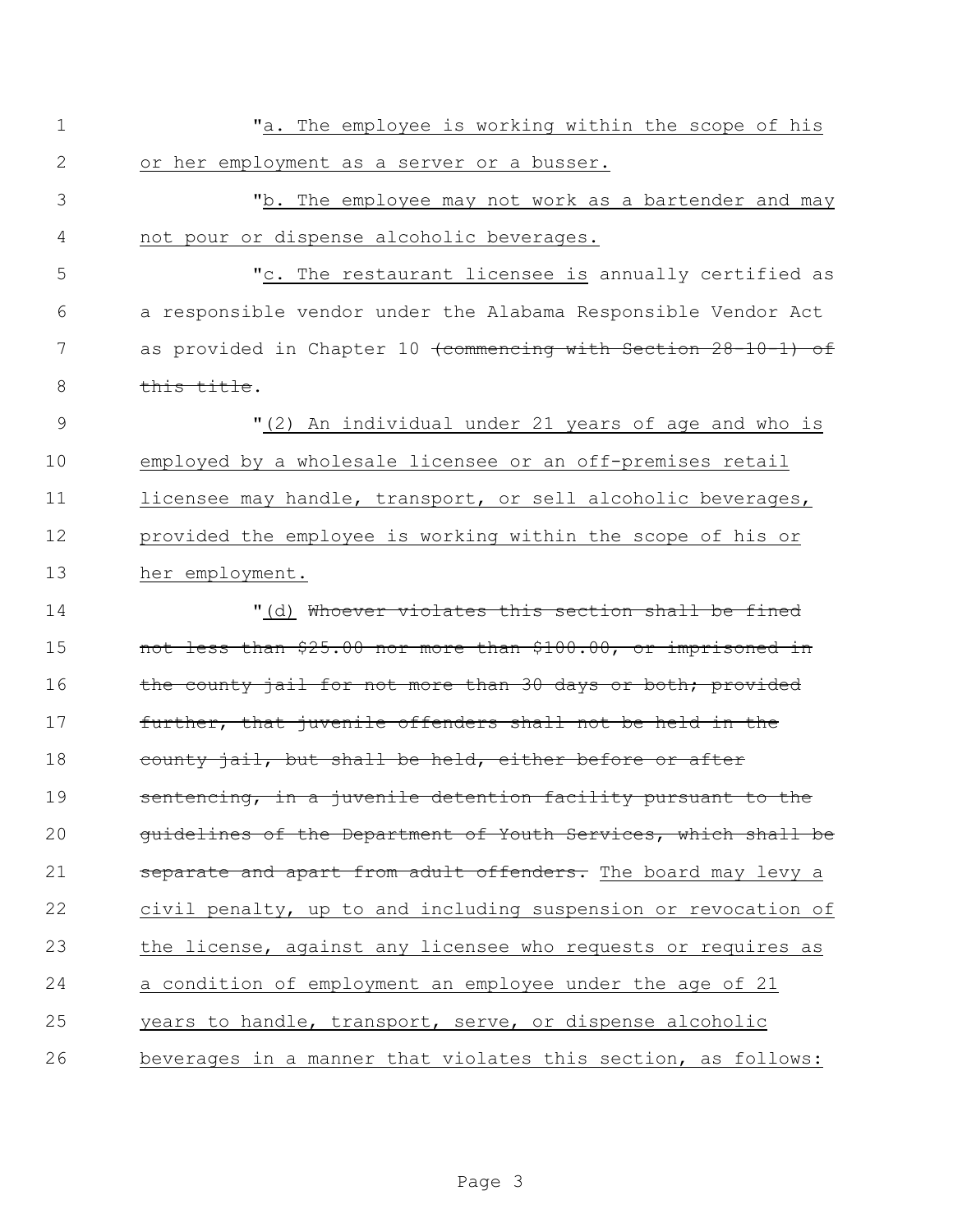"(1) Two hundred fifty dollars (\$250) for a first offense. "(2) Five hundred dollars (\$500) for a second offense. "(3) One thousand dollars (\$1,000) for a third or subsequent offense. "§28-3A-25.  $\blacksquare$  (a) It shall be unlawful: 9 The M<sub>(1</sub>) For any manufacturer, importer, or wholesaler, or the servants, agents, or employees of the same, to sell, trade, or barter in alcoholic beverages between the hours of nine o'clock p.m. of any Saturday and two o'clock a.m. of the following Monday. "(2) For any wholesaler or the servants, agents, or employees of the wholesaler to sell alcoholic beverages, to other than wholesale or retail licensees or others within this state lawfully authorized to sell alcoholic beverages, or to sell for export. "(3) For any person, licensee, or the board, either directly or by the servants, agents, or employees of the same, or for any servant, agent, or employee of the same, to sell, deliver, furnish, or give away alcoholic beverages to any

**person** individual under the legal drinking age, as defined in 24 Section 28-1-5, or to permit any person individual under the legal drinking age, as defined in Section 28-1-5, to drink, consume, or possess any alcoholic beverages on any licensee's premises.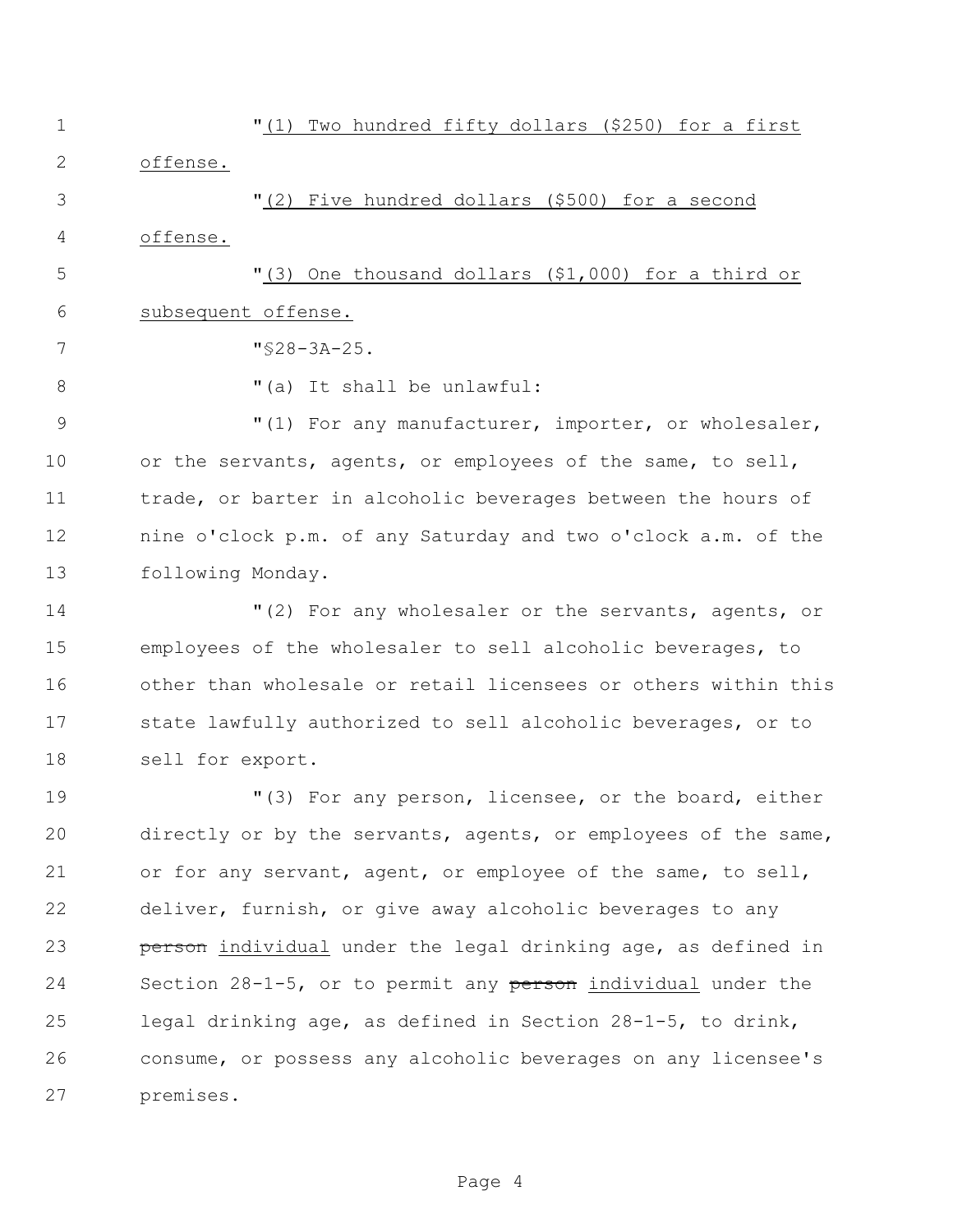$(4)$  For any person individual to consume alcoholic beverages on the premises of any state liquor store or any off-premises licensee, or to allow alcoholic beverages to be consumed on the premises of any state liquor store or any off-premises licensee, except as specifically allowed by law for the tasting of alcoholic beverages.

 "(5) For any licensee to fail to keep for a period of at least three years, complete and truthful records 9 covering the operation of his or her license and particularly 10 showing that specifically show the date of all purchases of 11 alcoholic beverages, the actual price paid therefor, and the name of the vendor, or to refuse the board or any authorized employee of the board access to the records or the opportunity to make copies of the records when the request is made during business hours.

 "(6) For any licensee or the servants, agents, or employees of the same to refuse the board, any of its authorized employees, or any duly commissioned law enforcement officer the right to completely inspect the entire licensed premises at any time the premises are open for business.

 "(7) For any person to knowingly sell any alcoholic beverages to any person engaged in the business of illegally selling alcoholic beverages.

 "(8) For any person to manufacture, transport, or import alcoholic beverages into this state, except in accordance with the reasonable rules of the board. This subdivision shall not prohibit the transportation of alcoholic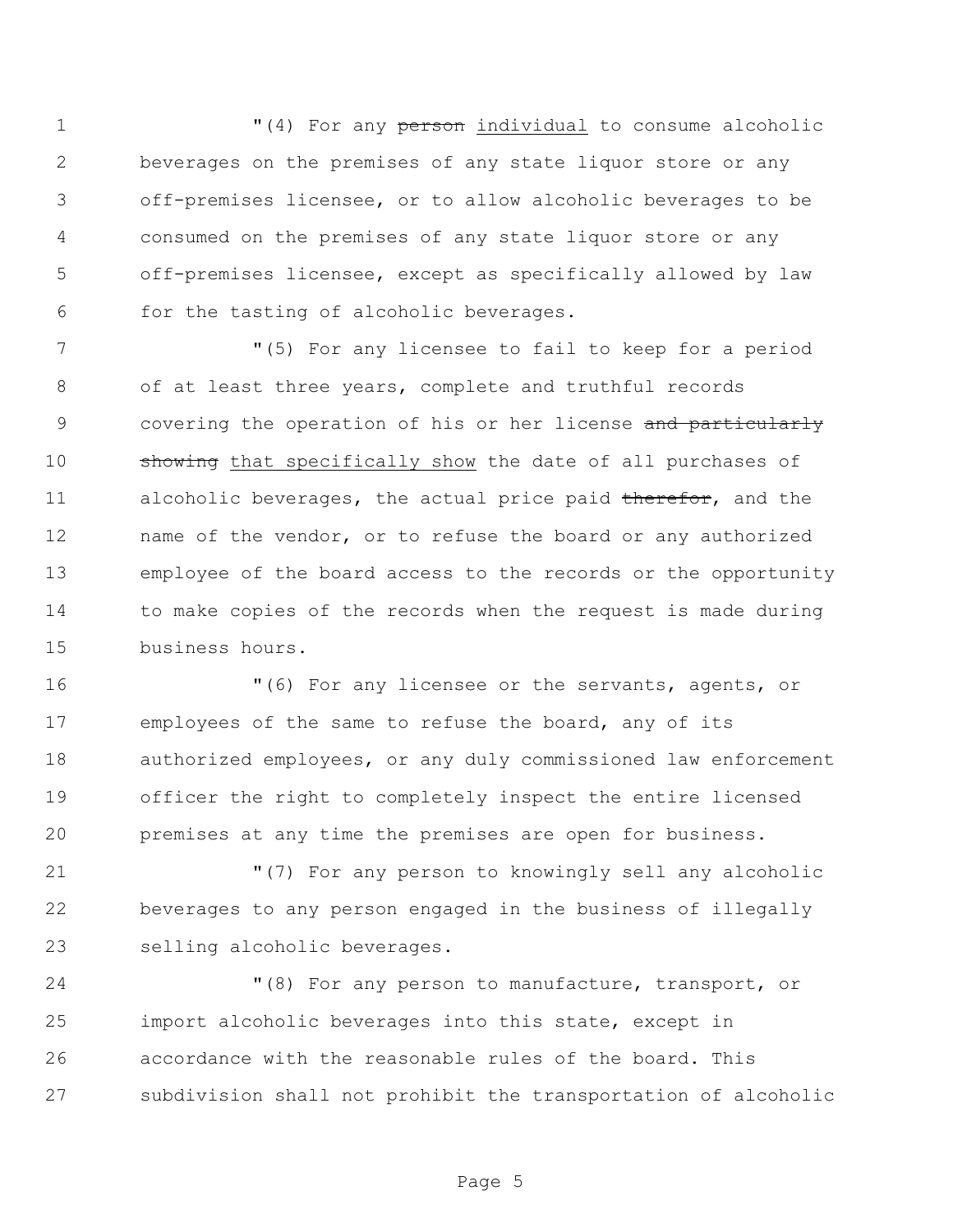beverages through the state or any dry county so long as the beverages are not for delivery therein, if the transportation is done in accordance with the reasonable rules of the board.

 "(9) For any person to fortify, adulterate, contaminate, or in any manner change the character or purity of alcoholic beverages from that as originally marketed by the manufacturer, except that a retail licensee may mix a chaser or other ingredients necessary to prepare a cocktail or mixed drink or may make infusions for on-premises consumption in accordance with Section 28-3A-20.3.

 "(10) For any person licensed to sell alcoholic beverages to offer to give any thing of value as a premium for 13 the return of caps, stoppers, corks, stamps, or labels taken from any bottle, case, barrel, or package containing the alcoholic beverages, or to offer to give any thing of value as a premium or present to induce the purchase of the alcoholic beverages, or for any other purpose whatsoever in connection with the sale of the alcoholic beverages. This subdivision 19 shall not apply to the return of any moneys monies specifically deposited for the return of the original containers to the owners of the containers.

 "(11) For any licensee or transporter for hire, servant, agent, or employee of the same, to transport any alcoholic beverages except in the original container, and for any transporter for hire to transport any alcoholic beverages within the state, unless the transporter holds a permit issued by the board.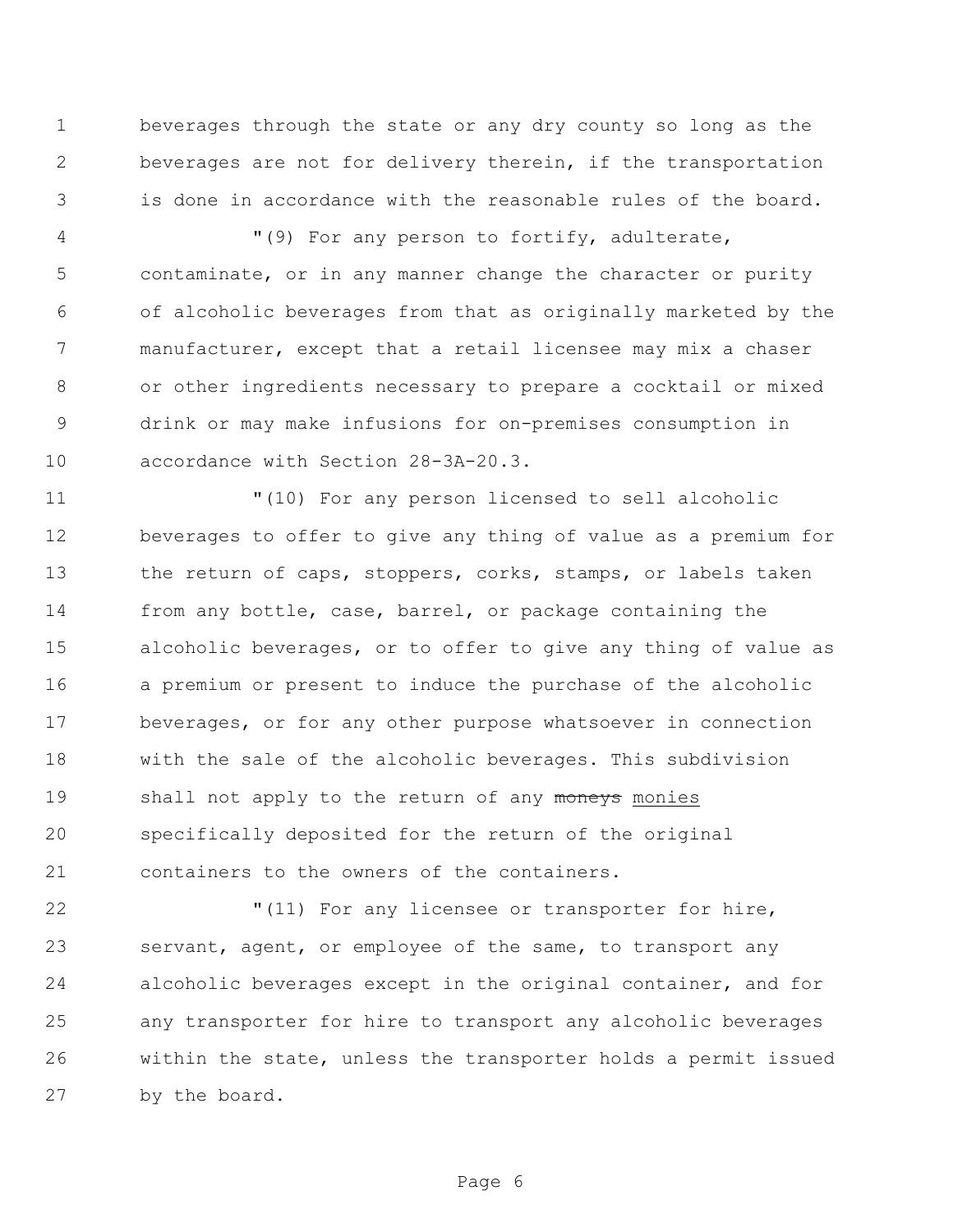1 "(12) For any manufacturer, importer, or wholesaler, servant, agent, or employee of the same, to deliver any alcoholic beverages, except in vehicles bearing such information on each side of the vehicle as required by the board.

 "(13) For any person to sell alcoholic beverages within any dry county or county where the electors have voted against the sales, except in wet municipalities or as authorized by Section 28-3A-18.

 $\blacksquare$  (14) For any person, firm, corporation, partnership, or association of persons as the terms are defined in Section 28-3-1, including any civic center authority, racing commission, fair authority, airport authority, public or quasi-public board, agency, or commission, any agent thereof, or otherwise, who or which has not been properly licensed under the appropriate provisions of 17 this chapter to sell, offer for sale, or have in possession 18 for sale, any alcoholic beverages. Any alcoholic beverages so possessed, maintained, or kept shall be contraband and subject to condemnation and confiscation as provided by law.

 $(15)$  For any manufacturer, distiller, producer, importer, or distributor of alcoholic beverages to employ and 23 maintain any person, individual who is not a full-time bona fide employee, as a resident sales agent, broker, or other like representative, for the purpose of promoting a sale, purchase, or acquisition of alcoholic beverages to or by the 27 state or the board, or for any person individual who is not a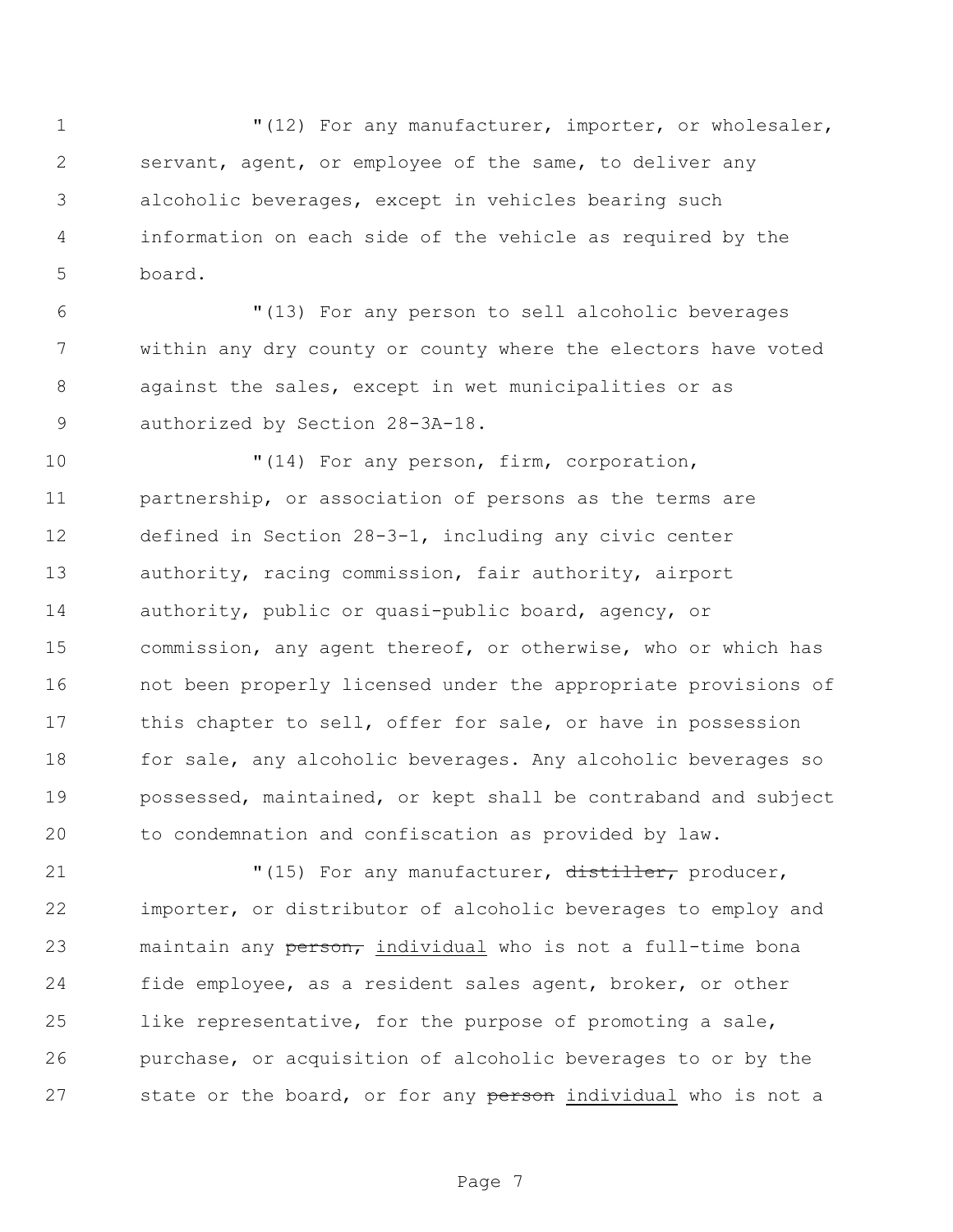full-time bona fide employee to act as an agent, broker, or representative of any manufacturer, distributor, producer, or 3 importer, or distiller for that purpose.

 "(16) For any person to sell, give away, or otherwise dispose of taxable alcoholic beverages within this state on which the required taxes have not been paid as required by law.

8 "(17) For any wholesaler or retailer, or the servant, agent, or employee of the same, to sell, distribute, deliver, or to receive or store for sale or distribution within this state any alcoholic beverages unless there first has been issued by the board a manufacturer's license to the manufacturer of the alcoholic beverages or its designated representative or an importer license to the importer of the alcoholic beverages.

16 "(18) For any person individual under the legal drinking age, as defined in Section 28-1-5, to attempt to 18 purchase, to purchase, consume, possess, or transport any 19 alcoholic beverages within the state<del>; provided, however, it</del> shall not be unlawful for a person under the legal drinking 21  $a$ ge, as defined in Section  $28-1-5$ , to be an employee of a wholesale licensee or an off-premises retail licensee of the 23 board to handle, transport, or sell any beer or table wine if 24 the person under the legal drinking age is acting within the **line and scope of his or her employment while so acting. There** 26 must be an adult licensee, servant, agent, or employee of the same present at all times a licensed establishment is open for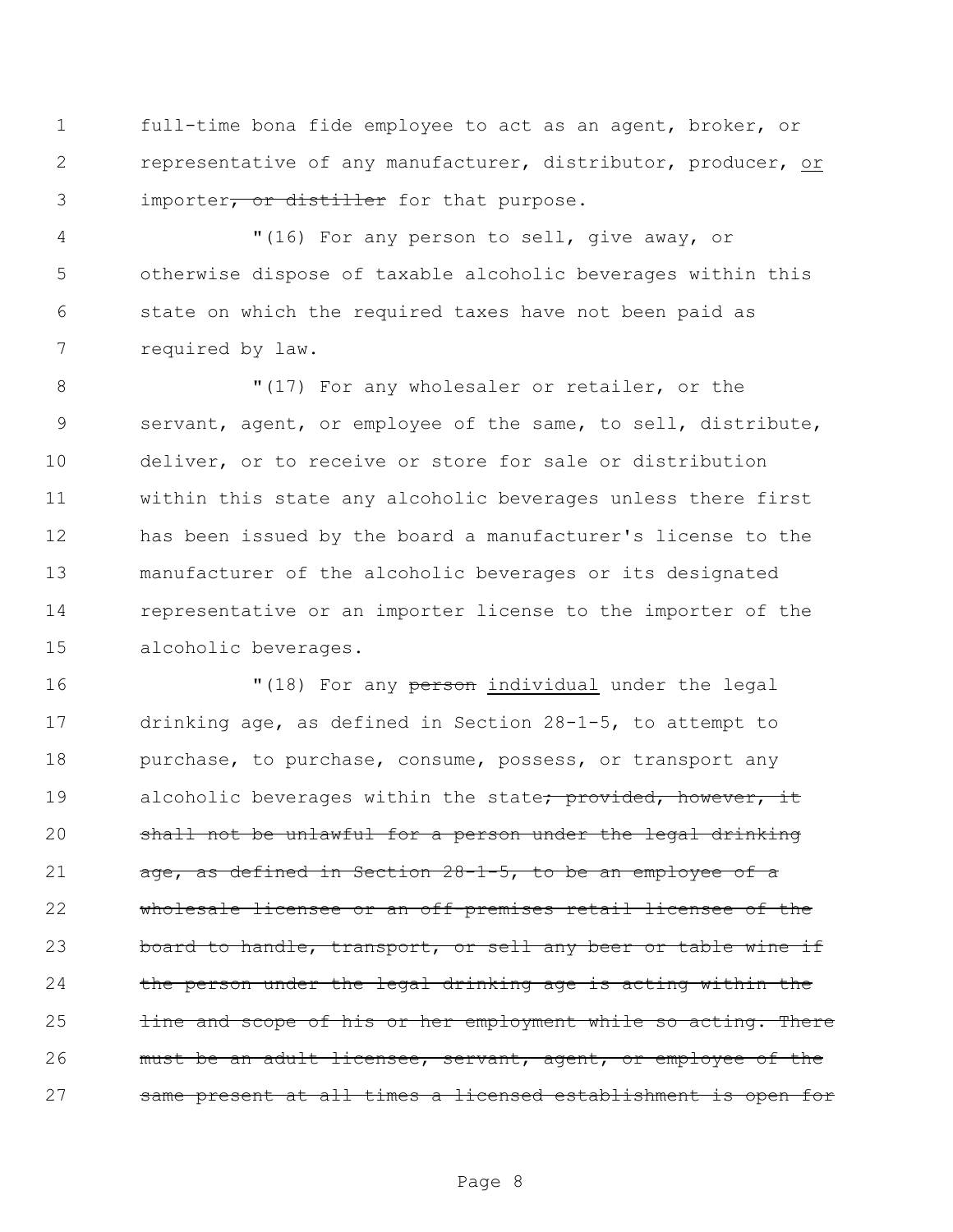1 business, except for certain employees of licensees who may serve, handle, transport, or sell alcoholic beverages as authorized under subsection (c) of Section 28-1-5.

 "(19) For any person, except where authorized by a local act or general act of local application or pursuant to Section 28-3-25, to buy, give away, sell, or serve for consumption on or off the premises, or to drink or consume any alcoholic beverages in any cafe, lunchroom, restaurant, hotel dining room, or other public place on Sunday after the hour of two o'clock a.m.

 "(20) Except where authorized by a local act or general act of local application or pursuant to Section 28-3-25, for the proprietor, keeper, or operator of any cafe, lunchroom, restaurant, hotel dining room, or other public 15 place to knowingly permit any person to give away, sell, or serve for consumption, on or off the premises, or to drink or consume any alcoholic beverages on the premises of the cafe, lunchroom, restaurant, hotel dining room, or other public place on Sunday after the hour of two o'clock a.m.

**"**(21) For a person under the age of 21 years any individual under the legal drinking age, as defined in Section 28-1-5, to knowingly use or attempt to use a false, forged, 23 deceptive, or otherwise nongenuine driver's driver license to obtain or attempt to obtain alcoholic beverages within this state.

 "(b)(1) Any violation of subdivisions (1) through (17) of subsection (a) shall be a misdemeanor punishable by a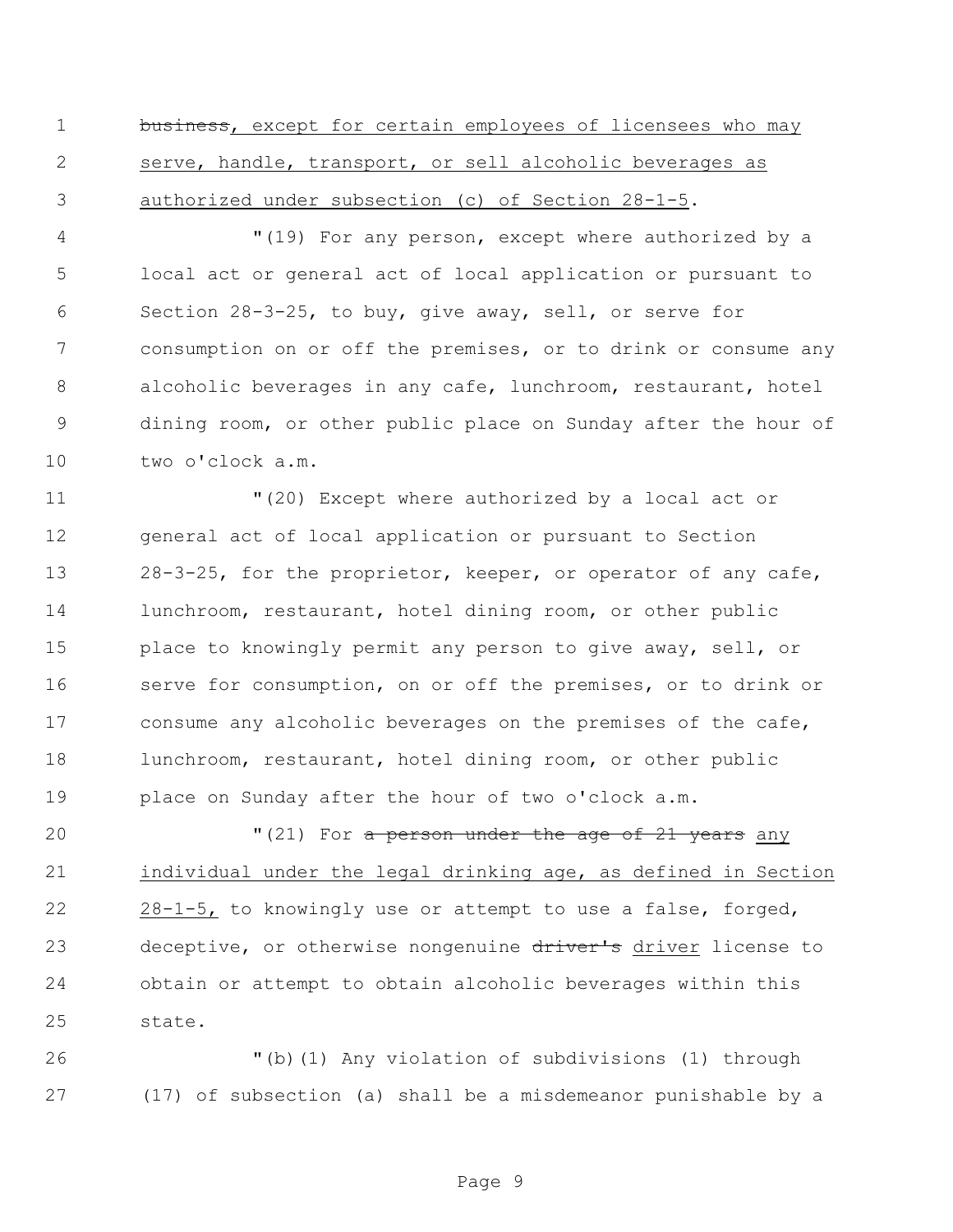fine of not less than one hundred dollars (\$100) nor more than one thousand dollars (\$1,000), to which, at the discretion of the court or judge trying the case, may be added imprisonment in the county jail or at hard labor for the county for not more than six months for the first conviction; and, on the second conviction of a violation of the subdivisions, the offense, in addition to the aforementioned fine, shall be punishable by imprisonment or at hard labor for the county for not less than three months nor more than six months to be 10 imposed by the court or judge trying the case; and, on the third conviction and every subsequent conviction of a violation of the subdivisions, the offense shall, in addition 13 to a fine within the limits abovenamed, be punishable by imprisonment or at hard labor for the county for not less than six months nor more than 12 months.

 "(2) Any violation of subdivision (18), (19), (20), or (21) of subsection (a) shall be a misdemeanor punishable by a fine of not less than fifty dollars (\$50) nor more than five hundred dollars (\$500), to which, at the discretion of the court or judge trying the case, may be added imprisonment in the county jail or at hard labor for the county for not more 22 than three months.

 "(c) In addition to the penalties otherwise provided for a violation of subdivisions (18) and (21) of subsection (a), upon conviction, including convictions in juvenile court or under the Youthful Offender Act, the offender's license to operate a motor vehicle in this state shall be surrendered by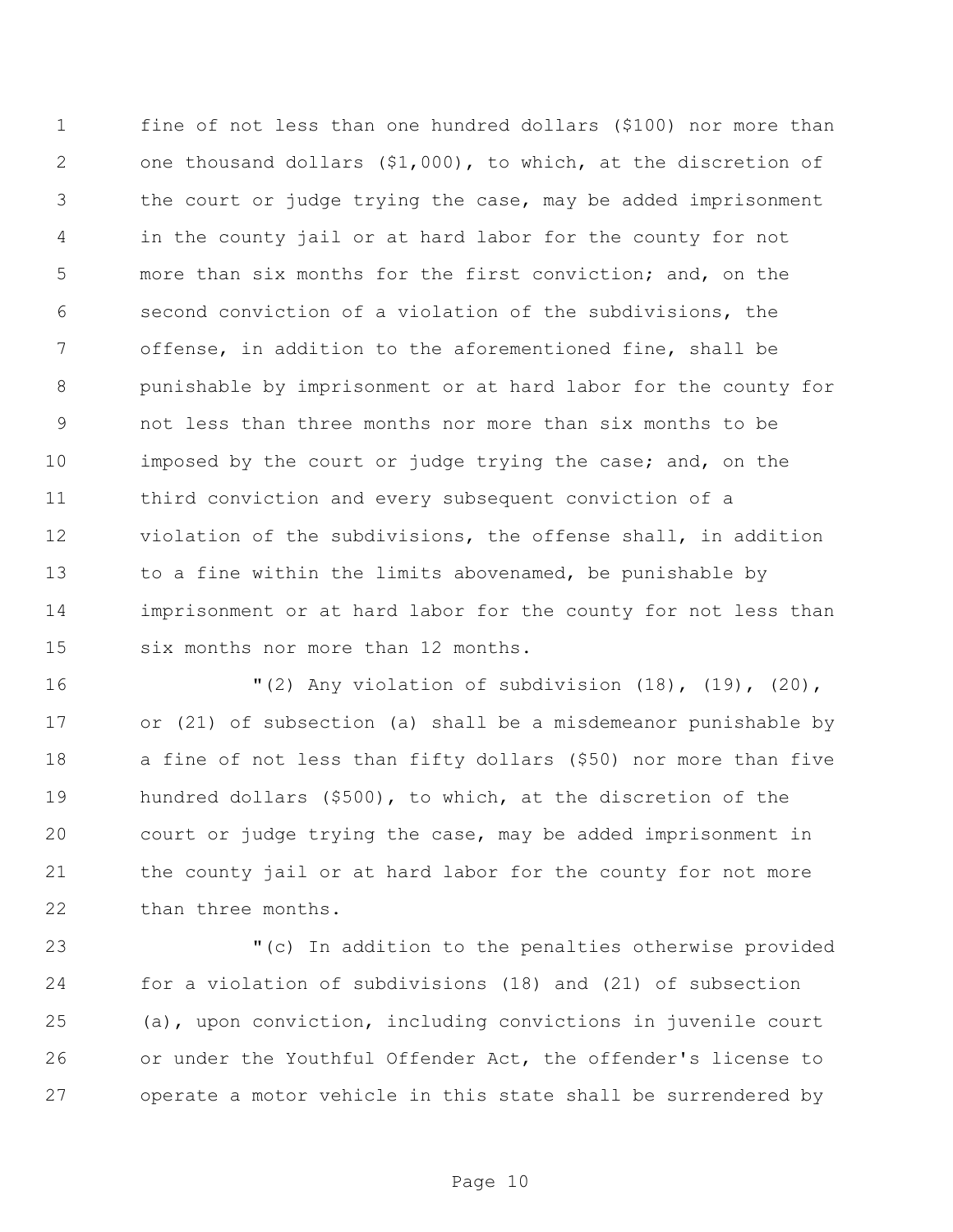the offender to the judge adjudicating the case for a period of not less than three months nor more than six months. The judge shall forward a copy of the order suspending the license to the Alabama State Law Enforcement Agency for enforcement purposes."

 Section 2. This act shall become effective on the first day of the third month following its passage and approval by the Governor, or its otherwise becoming law.